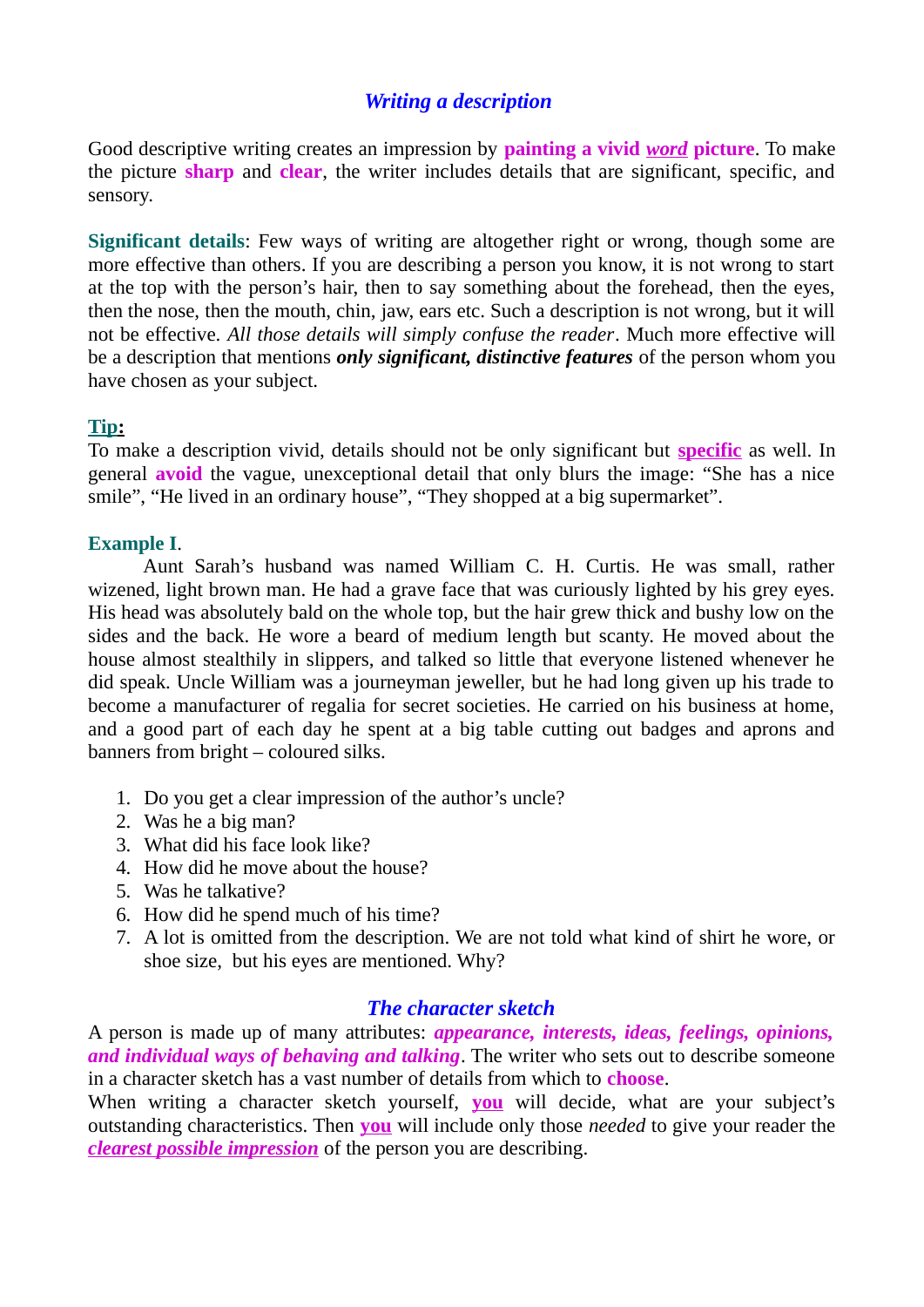#### **Example II**.

You take Christopher; he's an eight – year – old boy. The source of our difficulty with him lies in the fact that he is interested in the precise value of words whereas we are only interested in having him pick up his clothes off the floor. I say, "Christopher, you take a bath and put all your things in the wash", and he says "OK, but it will break the Bendix". Now at this point the shrewd rejoinder would be, "That's all right, let it break the Bendix". But years of experience have washed over me in vain and I, perennial patsy, inquire, "Why will it break the Bendix?". So he explains, "Well, if I put *all* my things in the wash, I'll have to put my shoes in and they will certainly break the machinery".

"Very well," I say, all sweetness and control, "put everything but the shoes in the wash". He picks up my agreeable tone at once, announcing cheerily, "Then you do want me to put my belt in the wash". I don't know what I say at this point, but my husband says, "Honey, you mustn't scream at him that way".

Another version of this battle of semantics would be:

"Don't kick the table leg with your foot".

"I'm not kicking, I'm tapping".

"Well, don't tap with your foot".

"It's not my foot, it's a fork"

"Well, don't tap with the fork".

Christopher is an unusual child in other respects. I watch him from the kitchen window. With a garden rake in one hand he scampers up a tree, out across a long branch, and down over the stone wall, as graceful and as deft as a squirrel. On the other hand, he is unable to get from the living room into the front hall without bumping into at least two pieces of furniture. I've seen him hit as many as five, but that's championship stuff and he can't do it every time.

He has another trick which defies analysis, and also the laws of gravity. He can walk out into the middle of a perfectly empty kitchen and trip on the linoleum. I guess it's the linoleum. There isn't anything else there.

- 1. What impression of Christopher does this character sketch convey?
- 2. List some adjectives that you think describe his personality.
- 3. What details of his habits and surroundings make Christopher seem real and familiar?

## **Example III**.

Sketching oneself is a quite difficult task that requires an *accurate* and *sincere* self – knowledge. Most of the people do not possess an *acute* and *clear* image of themselves and tend to either idealize or underestimate themselves. Through the years I've learned not to lie to myself and though I am pretty *modest* I can also be **honest** and **truthful** towards both myself and other people. As a **cagey** person I don't open up easily but that does not reduce my sociability. It's just that I keep a lot of things to myself because I don't believe that family or friends should share every *secret* and *deepest* thought. *Extreme* sincerity sometimes borders rudeness and hurts people so some things should better be left unsaid. Since I am neither **rude** nor **thoughtless** I choose to remain **silent,** abstain from criticizing others, and avoid causing pain and hurt which I could very easily do as my education is well above average and I am able to use words as sharp knives. I might sound **arrogant** but, no matter what others might think of me, I know I am not. As a **sensitive** human being, with the passing of the years, I feel less and less **cheerful** and **joyful**. Dealing with all three kinds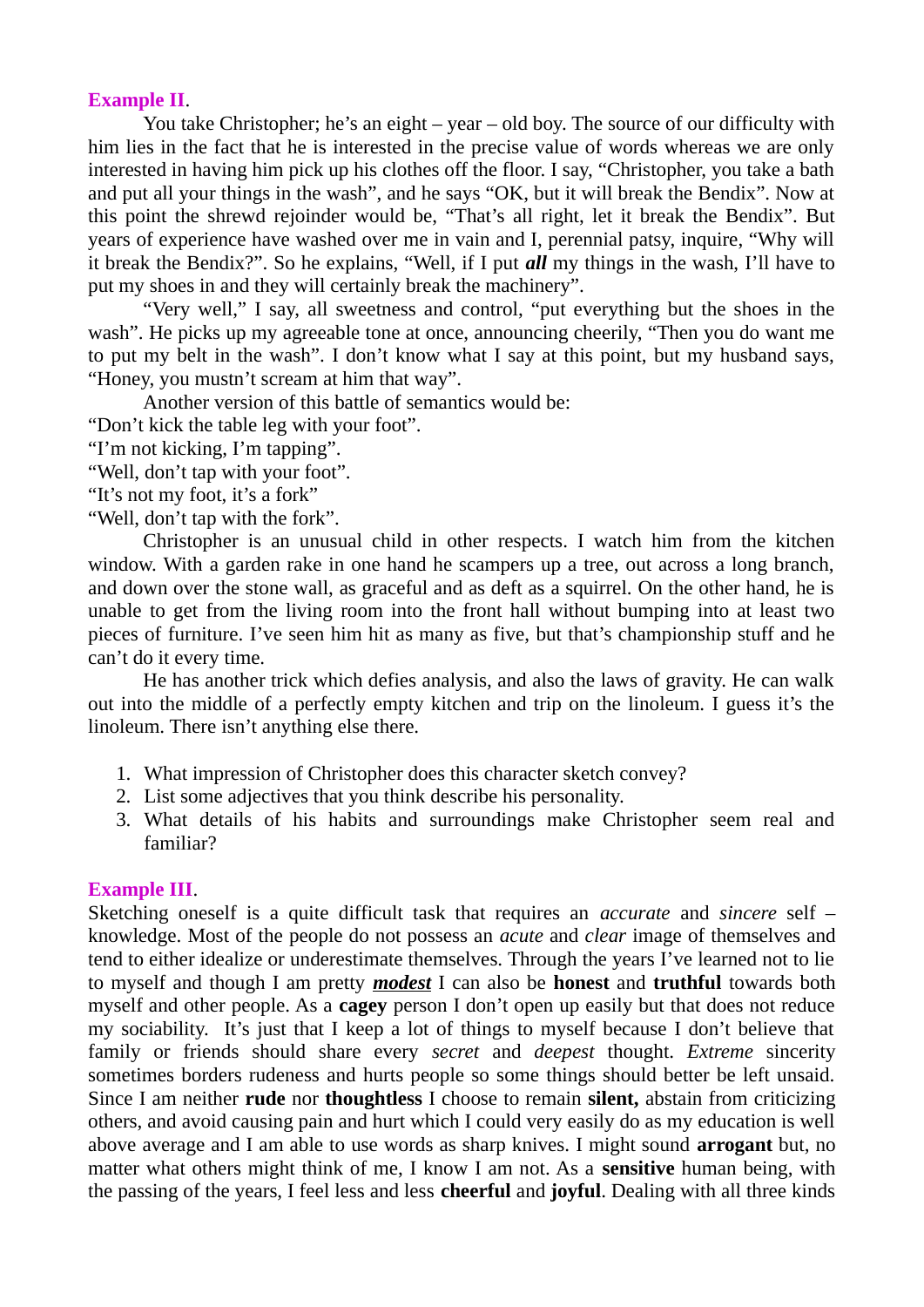of increasing violence (physical, psychological and verbal) deprives me of joy and lightheartedness. Animals and nature are the *equivalent* I need to regain my balance and become **jovial** again. At times I feel I am **incongruous**, like a spoon in a knife drawer, but even so I am past the point of the need to fit in. Sometimes I wish I were less **ambivalent** and more **decisive**. My ambivalence tortures me and I can't seem to bring myself to decide on everyday *frivolous* things such as what kind of shoes to buy or whether to purchase plain mustard or honey mustard. I usually end up buying nothing or buying both. When it comes to books, of course, it's even worse. I need to have them all. My friend says that *excessive* reading can damage my brain, however it remains to be seen. It's too soon to know. I could go on as I can be rather **prolific** when it comes to writing but that should be enough. I wouldn't want you to take me for a narcissist. I have already mentioned I am *modest*, haven't I?

## **Example IV**.

Sketching oneself is a quite difficult task that requires an accurate and sincere self – knowledge. Most of the people do not possess an acute and clear image of themselves and tend to either idealize or underestimate themselves. Being **earnest** and **efficient** I will try to describe myself the best I can. That should be quite easy as I am **educated** and **erudite**. I am **exuberant** and **extroverted** by nature. I enjoy life, love travelling, and spend my summers by the sea. But sometimes life can affect one's nature. As the years go passing by I've become **emotional** and **edgy** because I am not **egocentric** and I care about others. I don't lead an **extravagant** life but I can be quite **elegant** if required. Although our problems seem to multiply I am still an **energetic** and **exploratory** person who hates wasting precious time doing nothing.

## **Example V.**

*It is difficult for someone to describe oneself. It is more difficult for a 14 year – old girl to describe herself not because she is not clever enough but because she doesn't know exactly her personality. I hope I have self-knowledge. As I grow up every year, month or minute I discover something about myself that I didn't know before.*

*I am honest and truthful with other people and I don't like making fun of them and their life style or personality. I joke only with myself. As a shy and a bit cagey person I am not very sociable. That does not mean that I don't talk with people. I just want to keep things to myself. Also, I am a very anxious person but only with simple and important things.*

*Sometimes I feel lonely because I am different from my friends or the other teenagers. I don't listen to music or spend hours on my phone. Instead I like reading books, discovering new things, spending time with my family, watching old Greek movies (something that no-one likes doing any more). I don't want to change my personality to please other people. I don't care.* 

## **Example VI***.*